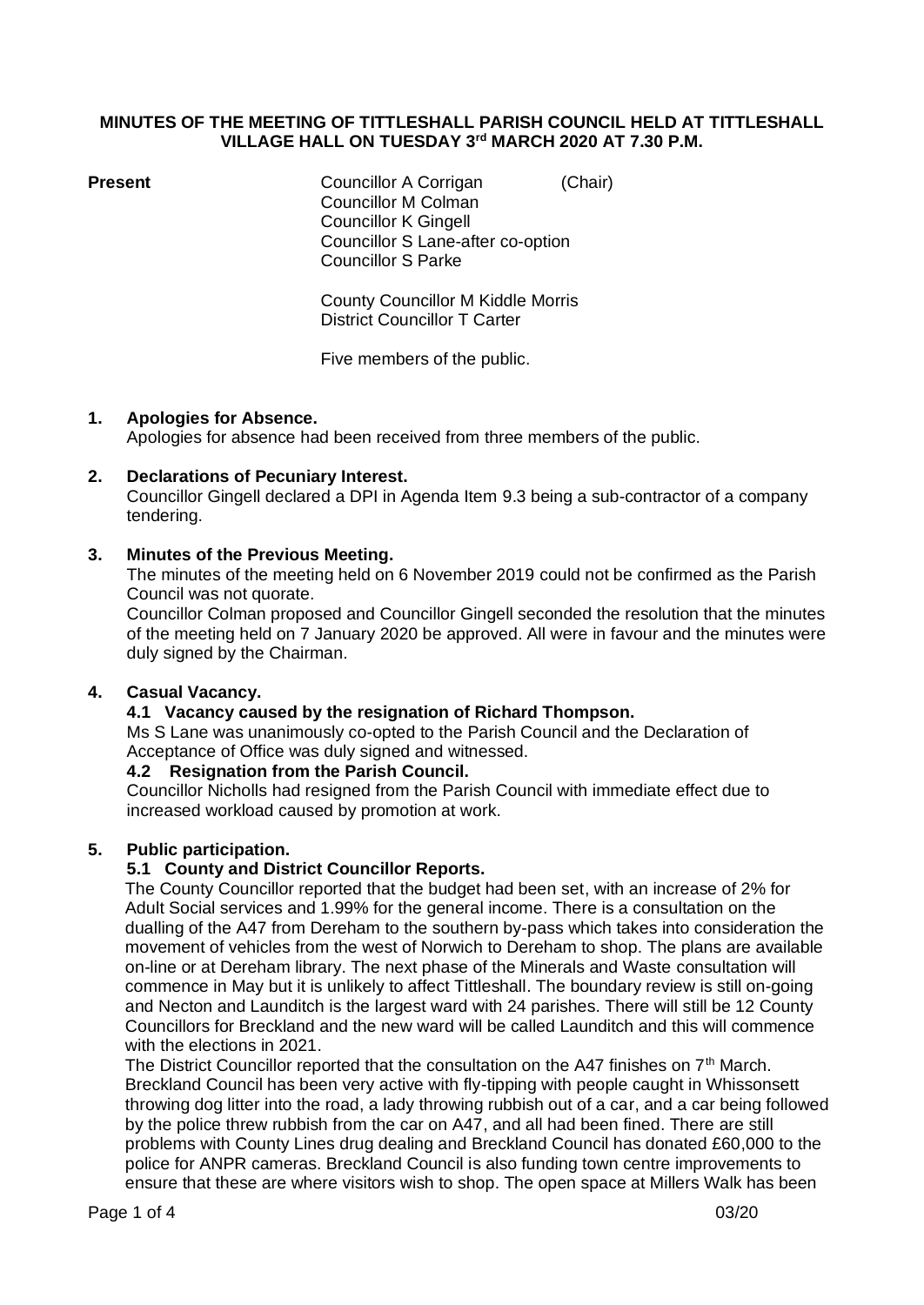purchased by Breckland Council to become a recreation area. Breckland Council is again sponsoring a spring clean campaign with litter picks. £1million has been donated to support vulnerable people. Councillor Lane queried whether there was large scale fly-tipping in Breckland and the District Councillor stated that this is not a major problem.

## **5.2 Public Participation.**

A parishioner queried why all potholes are not repaired at the same time and the County Councillor stated that this is on the agenda for the Committee meeting on 11<sup>th</sup> March so that there is a more sensible approach to repairing potholes following many complaints from Ward members. He stated that there is a priority system for all roads and potholes. The parishioner queried if there are many claims for damage from potholes and the County Councillor stated that if it is not reported then the Council does not pay a claim. The County Councillor also confirmed that all maintenance is now carried out by Norse. The parishioner queried why there was no Speedwatch in Tittleshall and he was informed that there used to be but there were no volunteers to take this forward when the co-ordinator moved away from the village. The parishioner volunteered to co-ordinate this and the Clerk will contact the Community Speedwatch team. The PCC had updated the Clerk on the damage to the wall and gates and this is now in the hands of the insurance companies but both parties are not fully engaged to move this forward. Unfortunately, the coffers at the PCC are empty, ironically following the costs of removing the diseased trees from the front of the church last year.

## **6. Matters to report.**

## **6.1 Emergency Plan.**

Councillor Corrigan reported that the current plan is still in the process of being transcribed and updated. The emergency contact details have been corrected and updated. Investigation is still on-going whether newcomers and existing residents of the parish are willing to be Area Volunteers. Assistance is needed form all Councillors to approach them and suggest any new names.

## **6.2 Matters to report not covered by the agenda.**

Councillor Corrigan reported that he had inspected the village sign and it is in need of repair. The letters, which he will paint, are unlikely to last more than a year, and consider at that time what further work is needed.

The remaining trees at the Rectory are to be assessed by UK Power Networks and also a tree surgeon.

The grant request to Breckland for VE Day has been forwarded by the PCC and the Village Hall but this does not involve the Parish Council. A decision is expected in March.

## **6.3 Millennium Green Sub-Committee Report.**

The Chairman had forwarded his report and had confirmed that maintenance had been undertaken on the gate, hedges and fallen tree. The boundary fence is to be repaired in the spring.

## **6.4 Play Equipment.**

Councillors Corrigan and Lane will check on what equipment is still in the shed. There is still a requirement for two people to issue and ensure the equipment is returned. Councillor Lane stated that there should be a day when all equipment is utilised and it was agreed to display all the sports equipment at the Village Fair on Spring Bank Holiday in partnership with the Village Hall.

## **6.5 Annual Parish Meeting.**

It was agreed to leaflet drop the village concerning this and to ensure it is on the website. It was also agreed that, rather than have formal reports, organisations be asked to give a quick chat about what they do. There would still be reports from the Chairman of the Parish Council and the County and District Councillors.

## **6.6 Defibrillator.**

Councillor Corrigan will get the pack form James Nicholls. It was noted that the Ambulance service had requested that all equipment is inspected.

## **7. Highways.**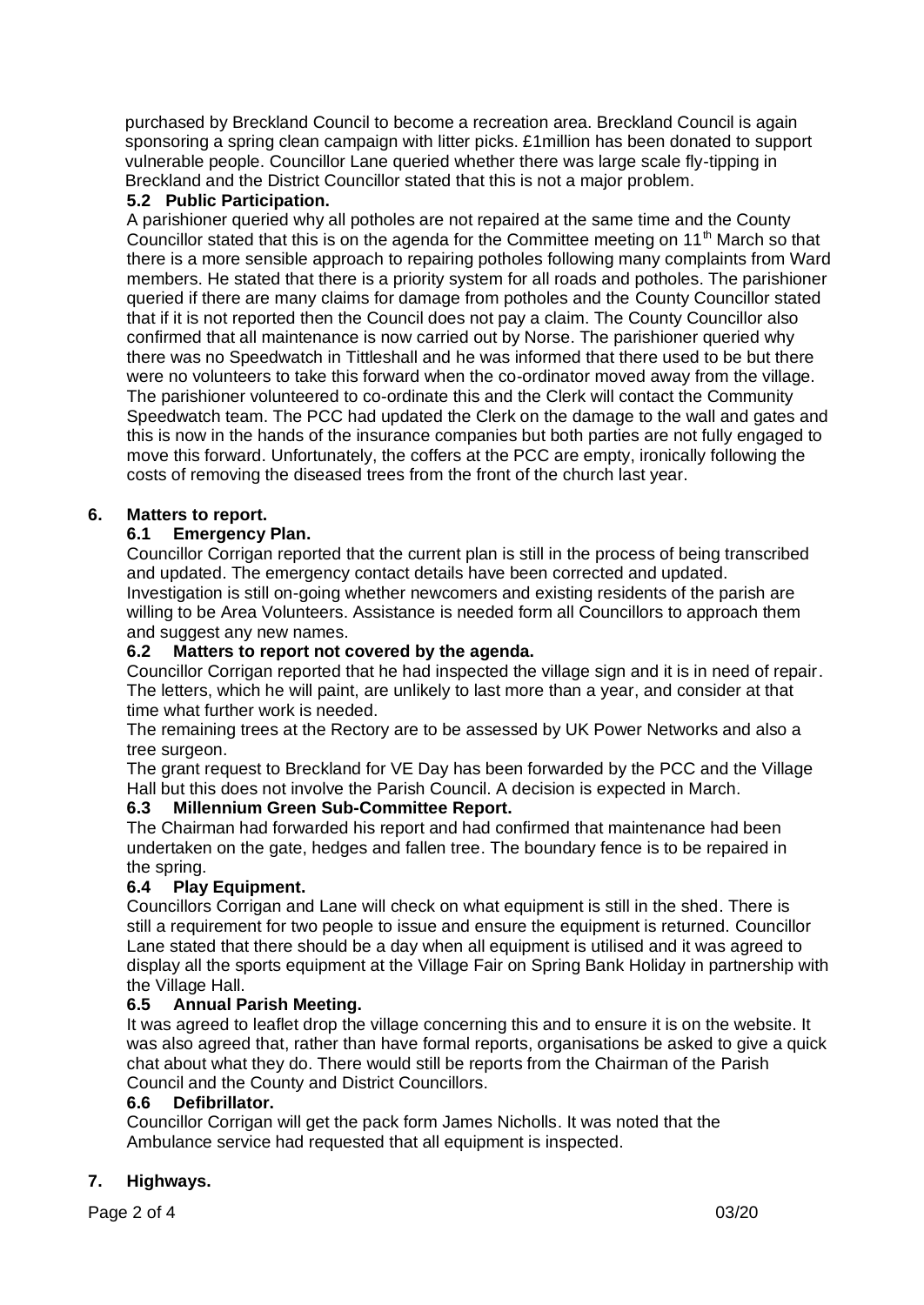## **7.1 Report on Matters raised at the last meeting.**

The flooding at Pear Tree Corner has been resolved thanks to the efforts of the County Councillor along with the landowners. Heath Lane siding out had been requested but this is unlikely to occur until the new financial year. The problems on Clay Hill had been inspected and the Highways Department is to jet and rod the culvert. The vehicles from the chicken farm are now using Church Lane but some are still using the High street and the company will be written to requesting that Church Lane be used.

#### **7.2 New Problems.**

There were no new problems reported.

#### **7.3 Footpaths.**

No report was given as the footpaths are still very wet. The Clerk reported that there is no Countryside Access Officer at present.

#### **8. Planning.**

#### **8.1 Applications.**

There were no applications to consider.

#### **8.2 Decisions.**

#### **9.1.1 3PL/2019/1544/HOU-10 High Street-conversion and extension of an existing outbuilding into a 1-bedroom annex.** Approved.

#### **9. Finance.**

#### **9.1 Budgets.**

The budget sheets had been circulated. Councillor Colman proposed and Councillor Gingell seconded the resolution that these be approved. All were in favour.

#### **9.2 Balances and Cheques for authorisation.**

Councillor Gingell proposed and Councillor Colman seconded the resolution that the balances and cheques for authorisation be approved. All were in favour.

## **Balances :-**

# **Community Account** Balance at 01 12 19 2284.11 Plus Transfer from Business Saver Account 450.00 2734.11 Less Cheques authorised 07 01 20-<br>
2196.53 Balance at 31 01 20 537.58 Less Unpresented cheques authorised 02 07 19-12.00 Unpresented cheques authorised 07 01 20-12.00 24.00 Balance at 01 02 20 513.58  **Business Saver Account** Balance at 27 09 19 513.53 Less Transfer to Community Account 150.00 Balance at 30 12 19 **63.53**

Amount available for Section 137 : 328x£7.57 =£ 2482.96 Spend to Date : £0.00 Cheques for authorisation:

|      | $1041$ B J Leigh                | Contract January and           | 515.48 |
|------|---------------------------------|--------------------------------|--------|
|      |                                 | February 644.28 Less PAYE      |        |
|      |                                 | 128.80                         |        |
| 1042 | <b>Tittleshall Village hall</b> | Hall hire                      | 12.00  |
| 1043 | HMRC                            | <b>PAYE</b>                    | 128.80 |
| 1044 | <b>Beetley Parish Council</b>   | <b>Photocopying Stationery</b> | 40.25  |
| 1045 | <b>B</b> J Leigh                | Postage February 2019-         | 226.59 |